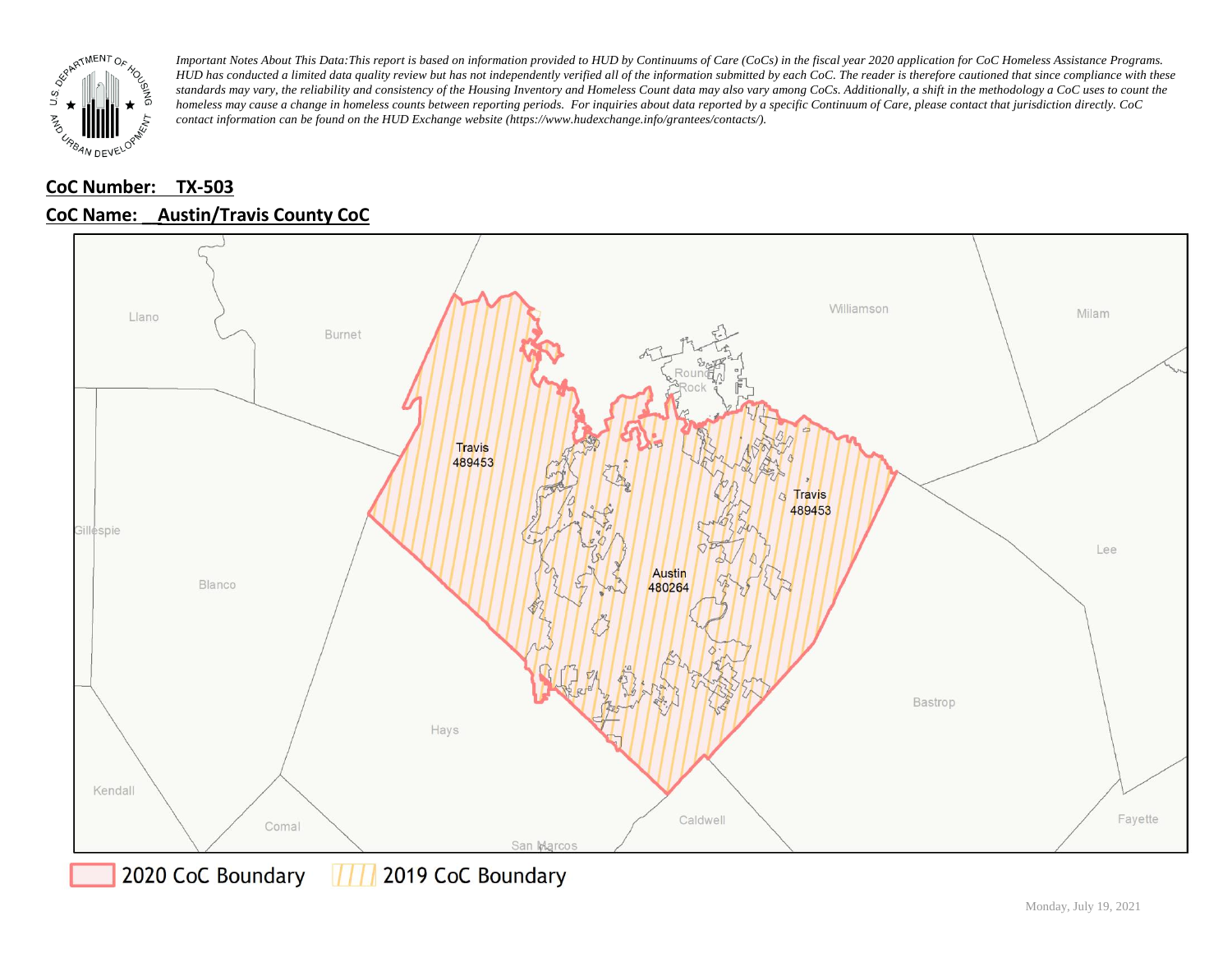

#### **CoC Number: TX-503**

#### **CoC Name: \_\_ Austin/Travis County CoC**

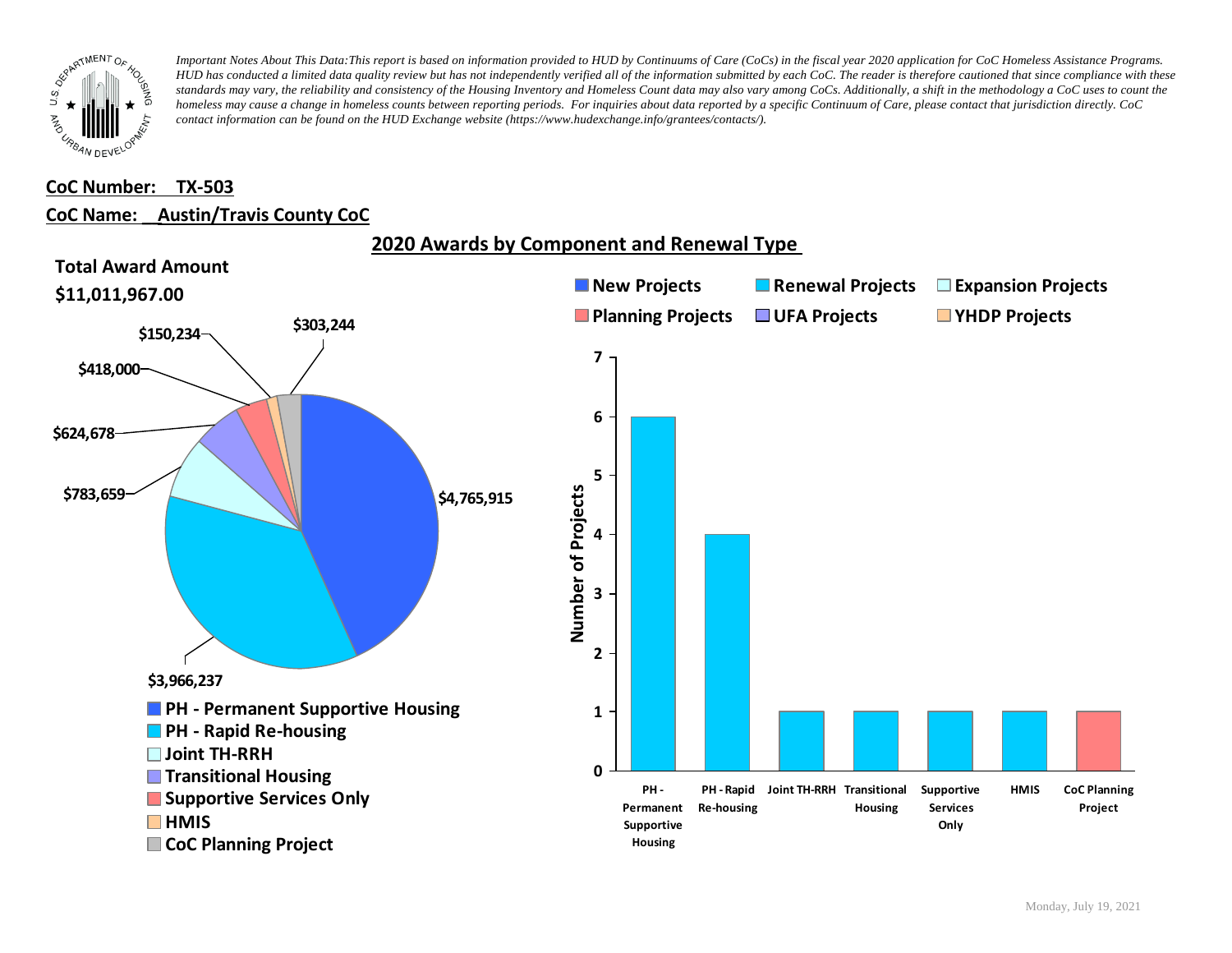

# **CoC Number: TX-503**

### **CoC Name: \_\_ Austin/Travis County CoC**



### **2020 Housing Inventory Summarized by Target Population and Bed Type**

<sup>1</sup> Adult & Child Beds refer to beds for households with one adult (age 18 or older) and at least one child (under the age of 18).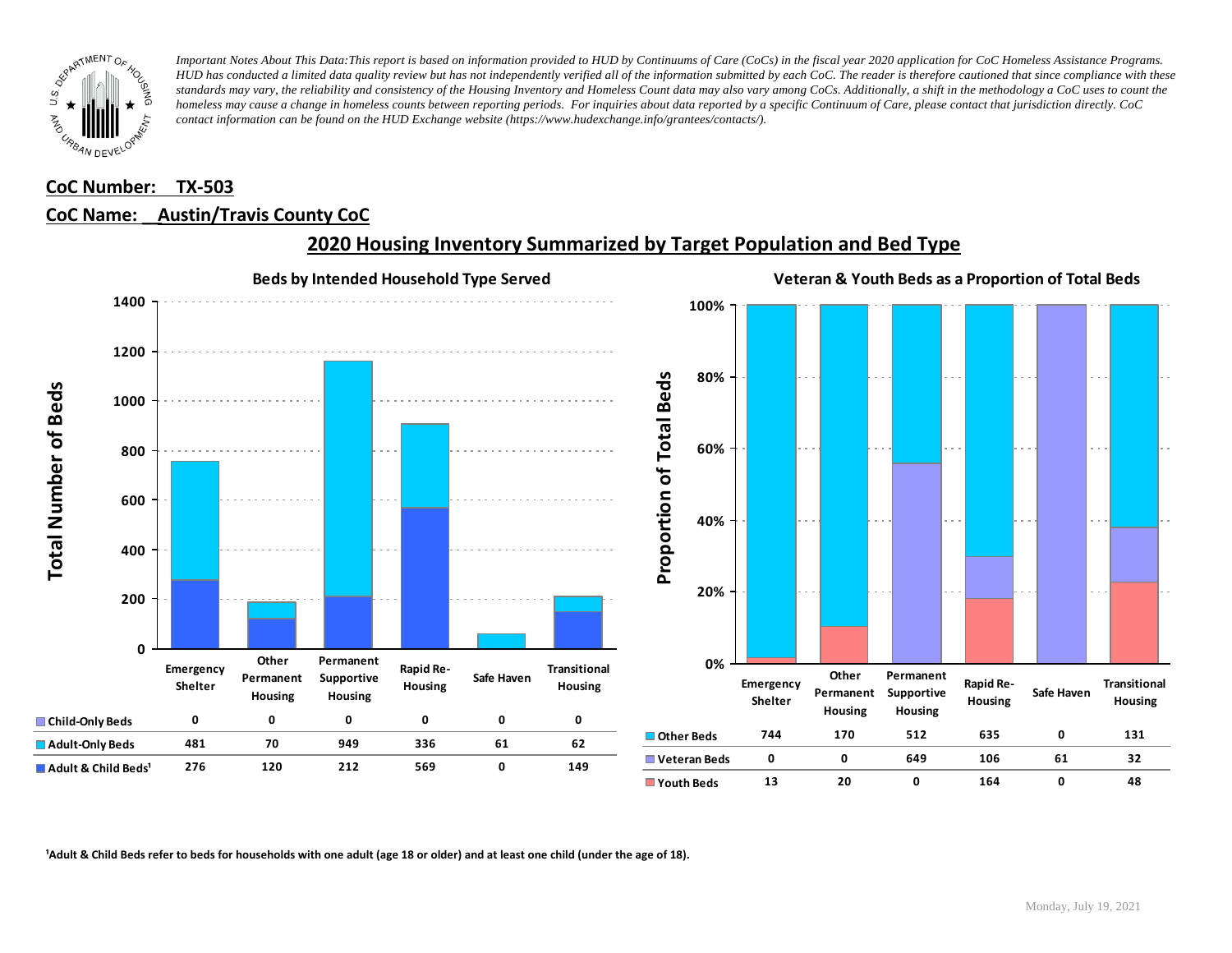

### **CoC Number: TX-503 CoC Name: \_\_ Austin/Travis County CoC**

# **2020 Point in Time Count Summarized by Household Type**



\* Safe Haven programs are included in the Transitional Housing category.

¹This category includes single adults, adult couples with no children, and groups of adults. ²This category includes households with one adult and at least one child under age 18.

³This category includes persons under age 18, including children in one-child households, adolescent parents and their children, adolescent siblings, or other household configurations composed only of children.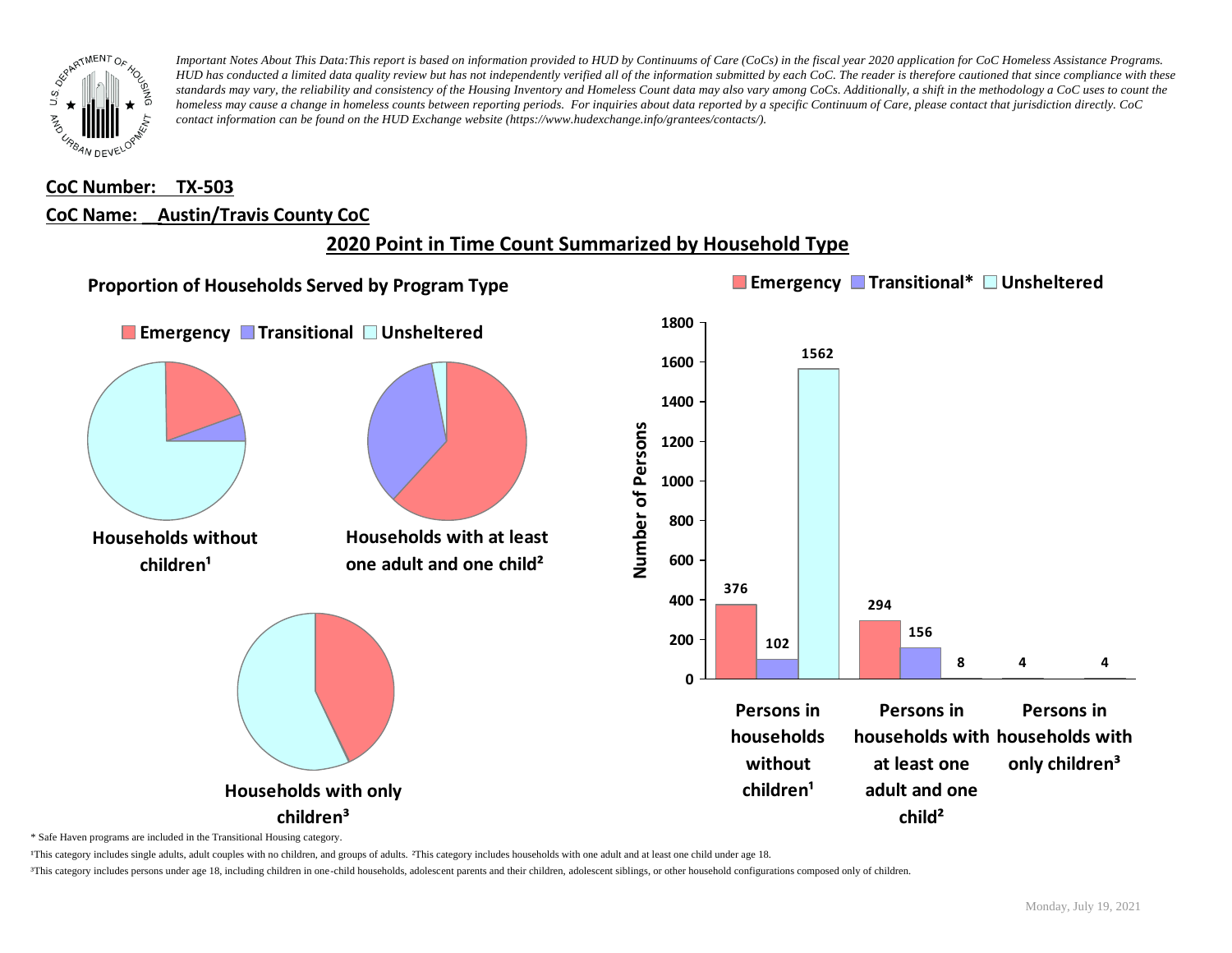

# **CoC Number: TX-503 CoC Name: \_\_ Austin/Travis County CoC**



#### **2020 Point-In-Time Count Proportion of Persons in each Age Group by Household Type**

\* Safe Haven programs are included in the Transitional Housing category.

¹This category includes single adults, adult couples with no children, and groups of adults. ²This category includes households with one adult and at least one child under age 18.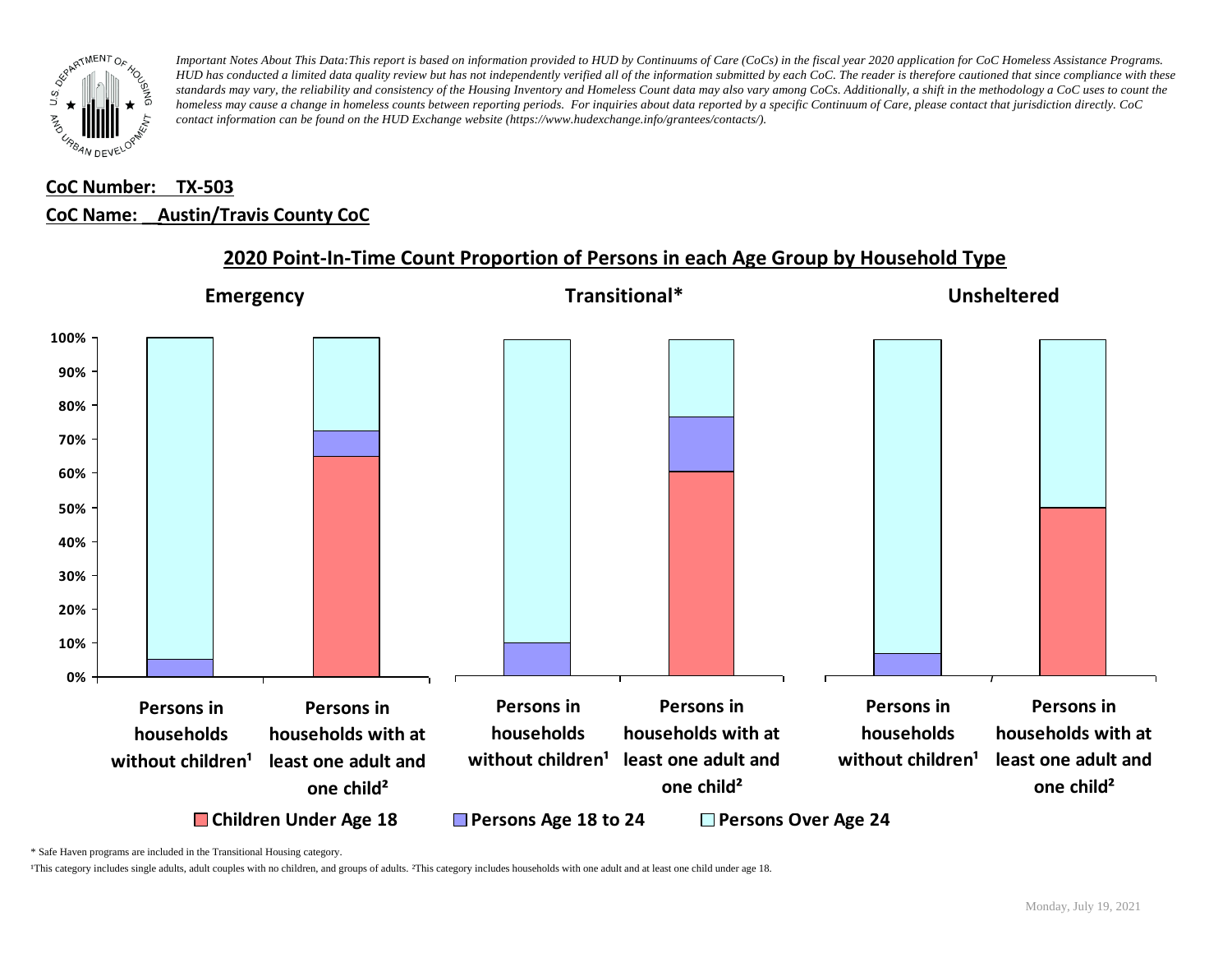

#### **CoC Number: TX-503**

#### **CoC Name: \_\_ Austin/Travis County CoC**



**2020 Point in Time Count Summarized by Chronically Homeless by Household Type**

\* Safe Haven programs are included in the Transitional Housing category.

¹This category includes single adults, adult couples with no children, and groups of adults. ²This category includes households with one adult and at least one child under age 18.

³This category includes persons under age 18, including children in one -child households, adolescent parents and their children, adolescent siblings, or other household configurations composed only of children.